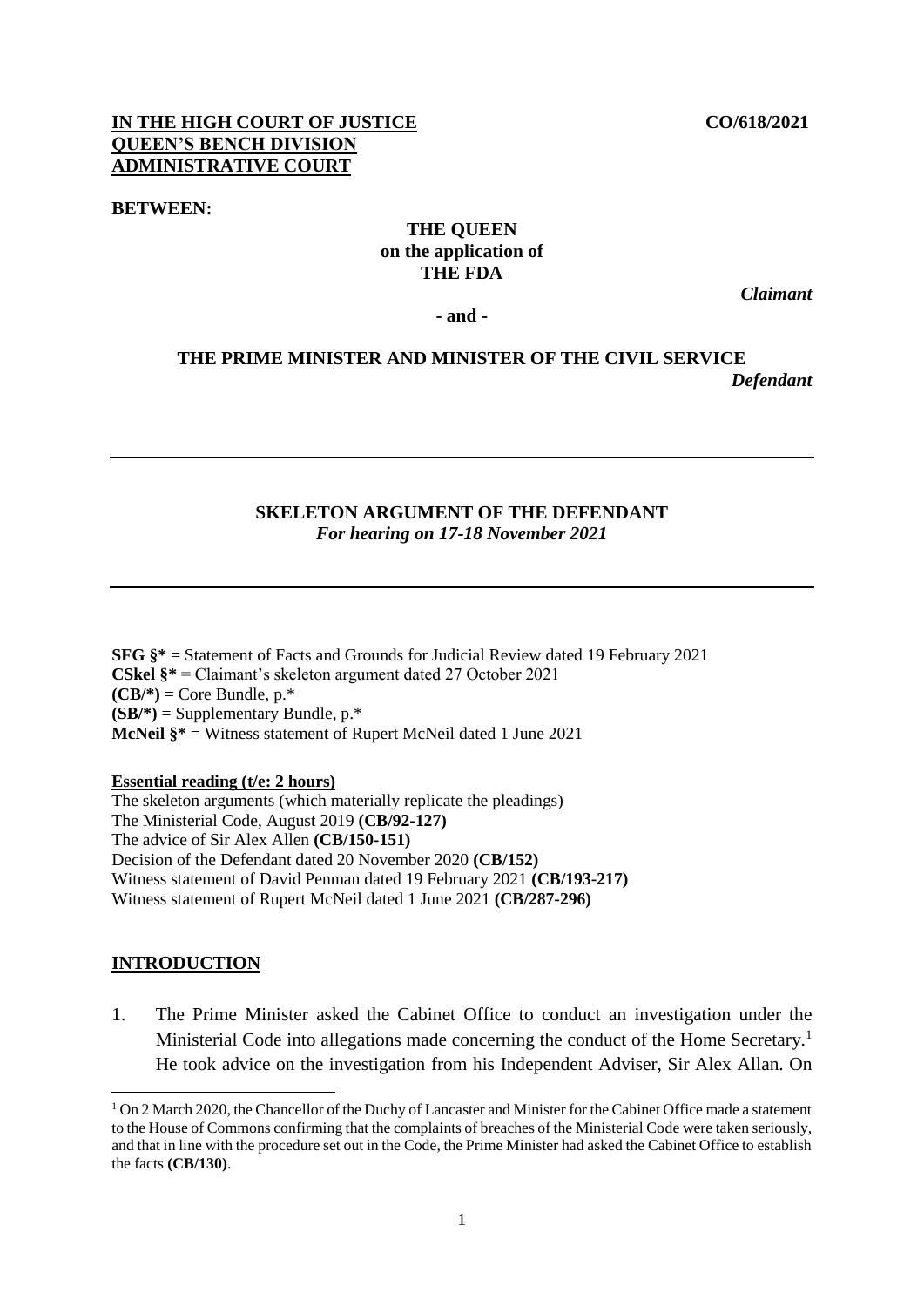20 November 2020, the Prime Minister published a statement in which he summarised Sir Alex's advice<sup>2</sup> and concluded:

> "*As the arbiter of the code, having considered Sir Alex's advice and weighing up all the factors, the Prime Minister's judgement is that the Ministerial Code was not breached. The Prime Minister has full confidence in the Home Secretary and considers this matter now closed.*" **(CB/152)**

- 2. The Claimant's claim disavows any challenge to the decisions of the Prime Minister that the Home Secretary had his full confidence, that no further actions were required and that the matter was closed.<sup>3</sup> No challenge is raised against the Prime Minister's statement that he had considered the advice of Sir Alex Allan and weighed up *all* the factors. The Claimant does not dispute that the Prime Minister is the arbiter of the Ministerial Code.
- 3. Instead, the Claimant seeks to circumvent these points, and the logical implications to which they give rise, by seeking judicial review of the Prime Minister's decision that "*the conduct of the Home Secretary did not breach paragraph 1.2 of the Ministerial Code*" (Section 3 of the Claim Form) **(CB/6)**. The ground of review is that the Prime Minister misinterpreted the meaning of "*bullying*" in §1.2 of the Ministerial Code "*by considering that lack of awareness on the part of the putative wrongdoer of the distress or impact caused by their actions, or lack of intention to cause upset, means that conduct does not constitute bullying*." (SFG §69) **(CB/35)** (Ground 1 of the pleaded claim). The term "*bullying*" is not defined in the Ministerial Code.
- 4. It is submitted that the challenge to the Prime Minister's decision that the conduct of the Home Secretary did not breach §1.2 of the Ministerial Code should be rejected for the following summary reasons.
- 5. **First**, the claim is not justiciable.
	- (1) The Ministerial Code does not create or impose any legal duties on Ministers or the Prime Minister; still less does it give rise to any legal rights or legitimate expectations in this respect on the part of third parties. It is not required by law. Its content is not regulated by law. It is not a document which is legally enforceable policy as to how, for example, a statutory or common law power is to be exercised to the benefit or detriment of individuals affected by such exercise. Rather, it is a political statement by the Prime Minister as to how he intends to operate his relationship with his Ministers and the standards he will judge them by when considering whether they retain his confidence. Having published the Code, it is of

<sup>-</sup><sup>2</sup> Sir Alex's advice was also published in full **(CB/150-151)**.

<sup>&</sup>lt;sup>3</sup> "The Court is not asked by this judicial review to express any view on whether the Home Secretary committed *the actions alleged against her or the sanctions, if any, that should follow from her actions. Those are matters for the Prime Minister outside the scope of this legal challenge. Moreover, it is not suggested that the misinterpretation of the Ministerial Code was intentional*" (SFG §7) **(CB/13)**.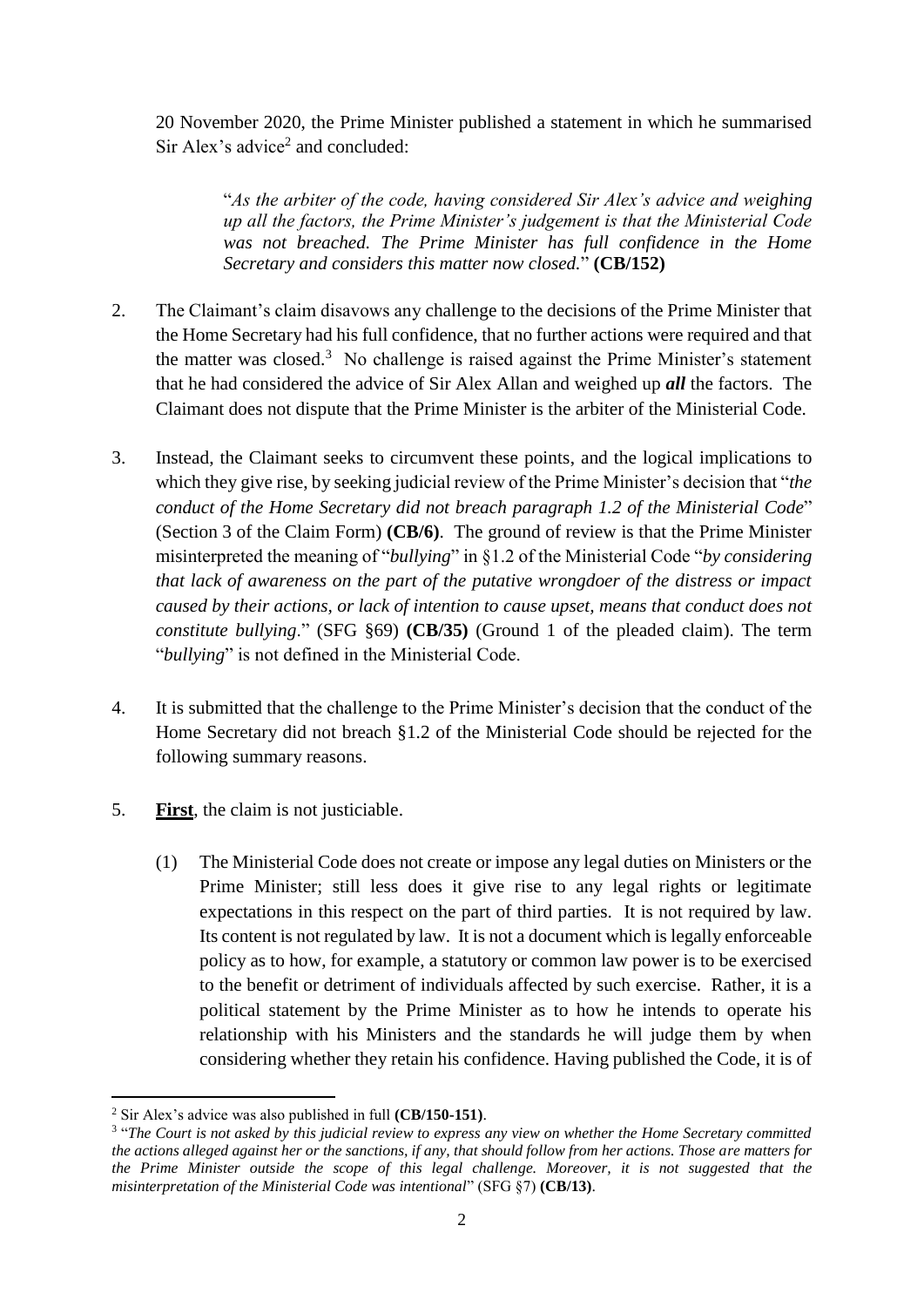course available to Parliament, to the press and to the public and provides an aspect of accountability accordingly. Publication does not convert it into the equivalent of a policy or in some way render it or the language in which it is framed or judgements made about it by the Prime Minister justiciable.

- (2) The Claimant expressly states that it does not ask the Court to adjudicate on the conduct of the Home Secretary nor on what the consequences should be if she has breached the Code (SFG §7) **(CB/13)**: those are evidently matters of political judgement for the Prime Minister and are not justiciable, as the Claimant appears to acknowledge. But the Prime Minister's judgment of whether the conduct of the Home Secretary was in breach of the Code is inextricably linked with his judgment of whether he retains confidence in her and is also a matter of political judgement. It is equally non-justiciable.
- (3) The Claimant's analogy with employment contexts is inapt, as is its analogy with other governmental policies aimed at regulating its decisions with regard to the public in other contexts. The Code is a document of political conventions and it is *sui generis.*
- 6. **Secondly**, and in any event, there has been no misdirection of law. There is no basis for concluding that the Prime Minister erred in his approach to the proper interpretation of the Ministerial Code generally or the specific provisions relating to "*bullying*" in §1.2 of the Code.
	- (1) The Code does not expressly or implicitly incorporate any definition of "*bullying*" whether derived from a particular departmental policy or other source. Nor is there any single uniform meaning of the term "*bullying*" in a workplace context, departmental policies or the law which would be apt to be incorporated. Subjective experience and objective intention are elements to be considered in relation to any bullying claim but there is no single correct approach to the weight that must be given to them in a given case.
	- (2) The Prime Minister's conclusion that the Home Secretary had not breached the Code was a matter of judgement for him having regard to the nature and content of the Code, his functions under it, and all the circumstances of the case. His decision on the issue reveals no error of law.
- 7. The Claimant invites the Court to address the substantive argument first, and only to consider justiciability having answered the proper legal interpretation of the Code. That puts the cart before the horse. Justiciability should be addressed first both as a matter of principle and because of the determinative nature of the outcome to the claim more generally. Nor is it correct that the Court must have carried out the interpretative exercise in order to establish the nature of the issue said to be non-justiciable. The only issue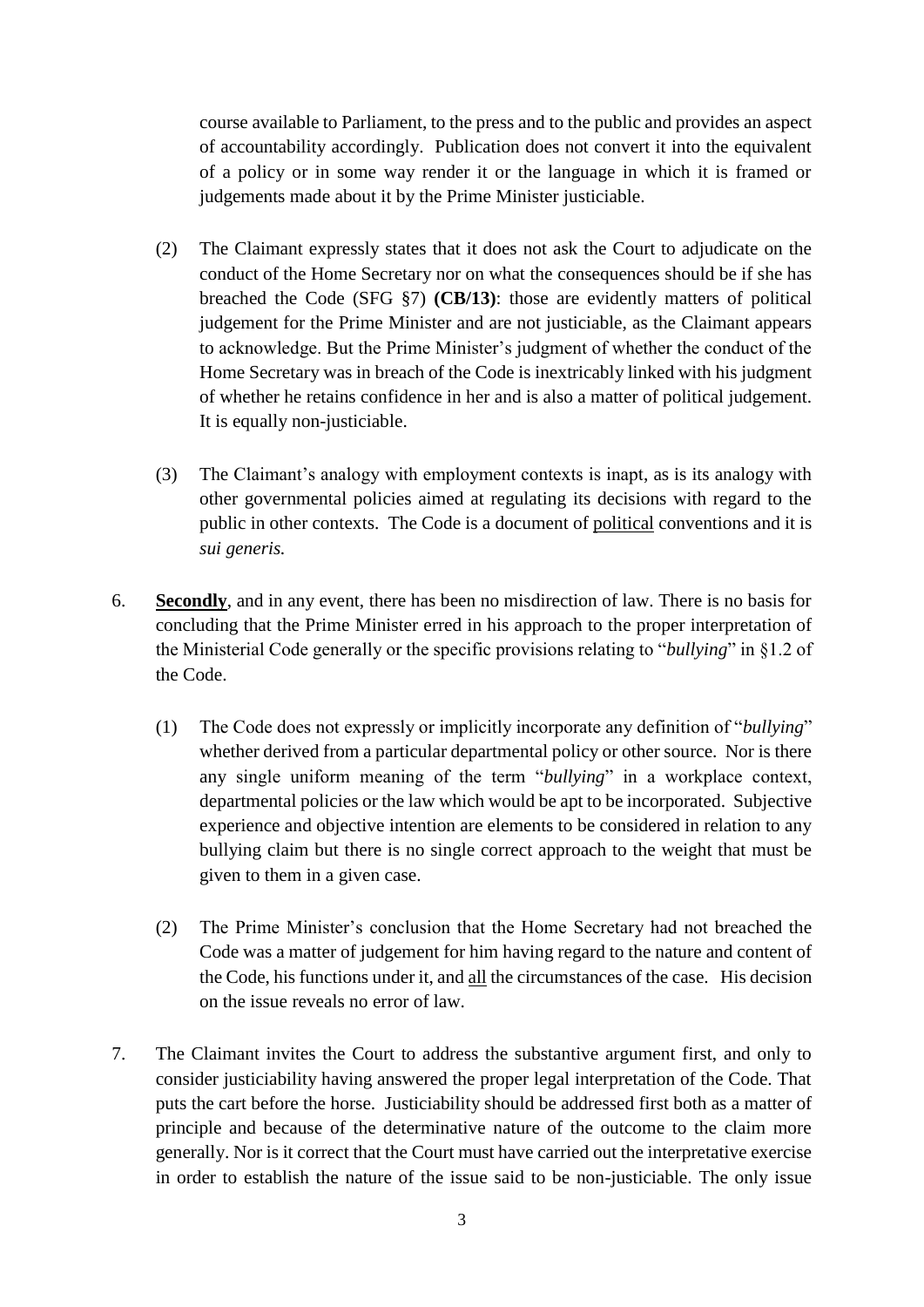raised in the claim is the interpretation of the word "*bullying*" in §.2 of the Code. Nothing further is required to determine whether such an issue is justiciable.

## **THE CONSTITUTIONAL CONTEXT**

- 8. The Ministerial Code sits in a particular constitutional context: the appointment, conduct and dismissal of Ministers of the Crown.
- 9. Ministers of the Crown are holders of office in Her Majesty's Government: see, e.g. s.8(1) of The Ministers of the Crown Act 1975. They hold that office at the pleasure of Her Majesty, whose appointments to Ministerial office are exercised on the advice of the Prime Minister. The removal of a Minister from office is likewise constitutionally a matter for Her Majesty, acting on the advice of the Prime Minister. The appointment and removal of a Minister, and *a fortiori* the maintenance of a Minister in office, can be for any reason whatsoever: it is a matter for the political judgement of the Prime Minister which individuals he or she considers have his or her confidence to be appointed, or have lost that confidence such as to be removed, and to advise Her Majesty accordingly.
- 10. Ministers are not employees, nor in a position analogous to employees. They have no contract – the Ministerial and Other Salaries Act 1975 as amended sets the remuneration of Ministers – and are not contractually bound by any policy or suite of policies which may apply in the Department for which they have responsibility.
- 11. The Ministerial Code is a source of guidance to Ministers as to the standards expected of them, and the conventions the Prime Minister decides from time to time should be applicable to their office. The background to the Ministerial Code is set out in Annex A to Detailed Grounds of Resistance **(CB/281-286)**. In short, a written form of guidance for Ministers has been in existence since the first Attlee administration in 1945, which produced '*Questions of Procedure for Ministers*' (drawing on established principles which long-predated that administration). It was published for the first time in 1992. The document was reissued with the title of '*The Ministerial Code*' in 1997. Whether to have a Code at all, and if so its content, is entirely a matter of political judgement for the Prime Minister. There is no legal obligation to issue a Code and it has no statutory backing (unlike, for example, the Civil Service Code, which is required to be issued under section 5 of the Constitutional Reform and Governance Act 2010). Since 1997, on taking office each Prime Minister has issued a new Code. The present Prime Minister published the Code with a new foreword in August 2019 **(CB/92-127)**.
- 12. The present Code is split into ten sections, which deal with the following matters: (1) Ministers of the Crown; (2) Ministers and the Government; (3) Ministers and Appointments; (4) Ministers and their Departments; (5) Ministers and Civil Servants; (6)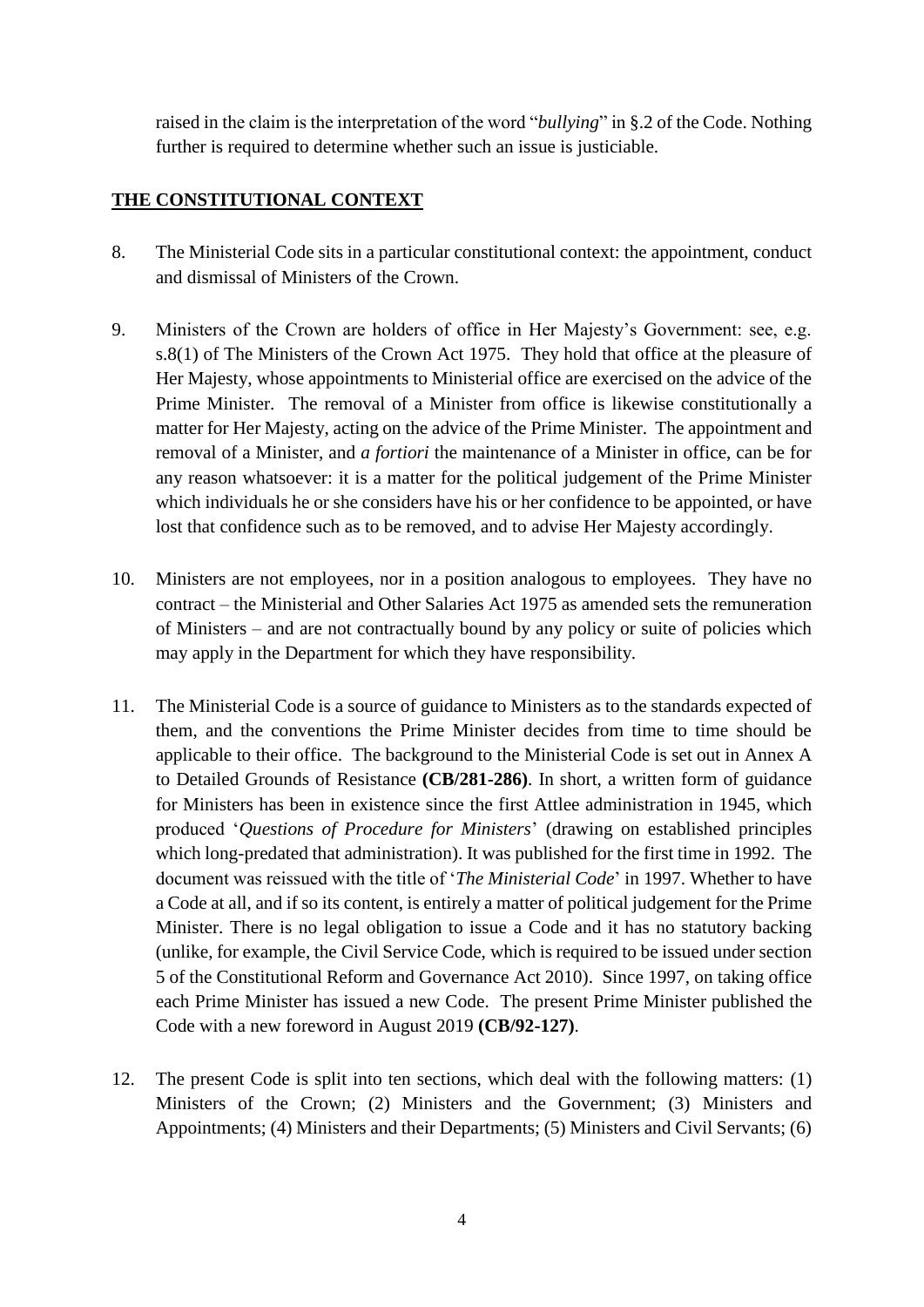Ministers' Constituency and Party Interests; (7) Ministers' Private Interests; (8) Ministers and the Presentation of Policy; (9) Ministers and Parliament; (10) Travel by Ministers.

- 13. The constitutional function of the Code is apparent from its content. The Code sets out, *inter alia*, the standards of conduct to which Ministers of the Crown will be held by the Prime Minister, and in respect of which they may be required to justify themselves to him (and to Parliament and the public), offering guidance as to how Ministers should act and arrange their affairs in order to uphold those standards.
- 14. The array of matters addressed by the Code underline the practical impossibility of applying legal standards enforceable by the courts to the Code as a whole, or to identifying a principled basis upon which to do so for some but not all of the Code. For example:
	- (1) Many aspects of the Code encapsulate constitutional conventions, such as that of collective responsibility in Section 2 **(CB/100-102)**.
	- (2) Section 9 of the Code concerns how Ministers conduct Government business in Parliament **(CB/119)**. Judicial consideration of these standards would contravene Article 9 of the Bill of Rights.
	- (3) Many aspects of the Code address intrinsically political issues, such as the presentation of Government policy: e.g. Section 8 **(CB/116-118)**.
	- (4) The Code seeks to constrain the conduct of Ministers in certain respects after having left office, when they no longer owe specific duties to the Crown: e.g. §7.25 **(CB/115)**.
- 15. In addition, many of the provisions of the Code are expressed in 'high-level', nonlegalistic, terms which reflect the political nature of the document and its function. This is particularly true of Section 1. The Code is not intended for a legal audience; it is intended to capture political standards and norms in a flexible way, allowing the Prime Minister to reach conclusions on individual cases which reflect the necessary political judgement he or she must make to determine whether confidence is retained.
- 16. §1.2, the provision with which this claim is concerned, provides:

"*Ministers should be professional in all their dealings and treat all those with whom they come into contact with consideration and respect. Working relationships, including with civil servants, ministerial and parliamentary colleagues and parliamentary staff should be proper and appropriate. Harassing, bullying or other inappropriate or discriminating behaviour wherever it takes place is not consistent with the Ministerial Code and will not be tolerated*" **(CB/97)**.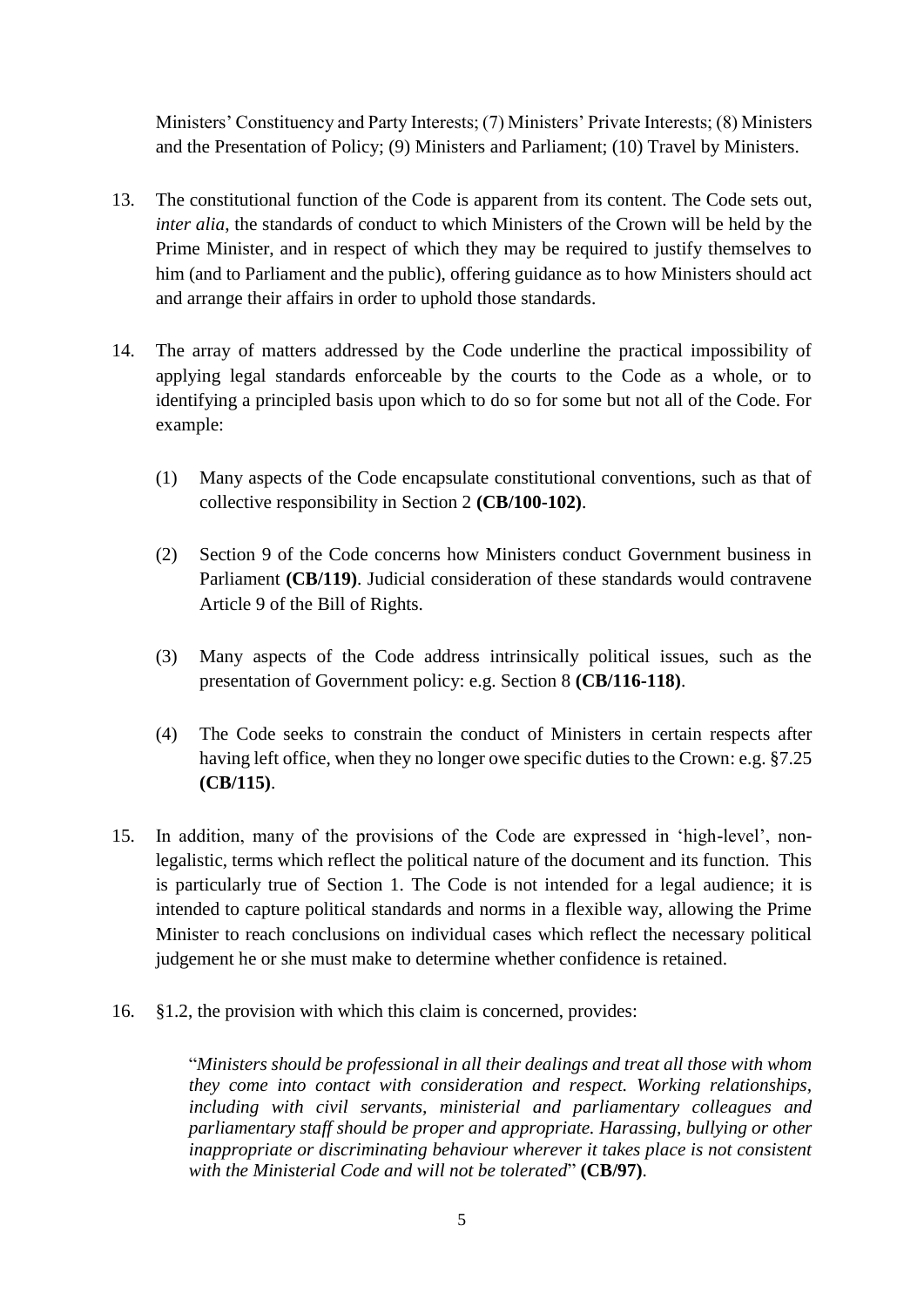None of the terms used in §1.2 are defined within the Code.

17. §1.3 continues:

"*The Ministerial Code should be read against the background of the overarching duty on Ministers to comply with the law and to protect the integrity of public life*…" **(CB/97)**

18. The principles set out in §1.3 are derived from the text of resolutions of both Houses of Parliament in 1997 and Lord Nolan's '*Seven Principles of Public Life*' (which are also annexed to the Code **(CB/286)**). That the principles and standards of professional conduct set out in the Code are matters of political rather than legal responsibility is emphasised in §1.4:

> "*It is not the role of the Cabinet Secretary or other officials to enforce the Code. If there is an allegation about a breach of the Code, and the Prime Minister, having consulted the Cabinet Secretary, feels that it warrants further investigation, he may ask the Cabinet Office to investigate the facts of the case and/or refer the matter to the independent adviser on Ministers' interests*" **(CB/98)**.

19. §1.5 summarises the basic function of the Code:

"*The Code provides guidance to Ministers on how they should act and arrange their affairs in order to uphold these standards. It lists the principles which may apply in particular situations. It applies to all members of the Government and covers Parliamentary Private Secretaries in paragraphs 3.7-3.12*" **(CB/98)**.

20. §1.6 provides:

"*Ministers are personally responsible for deciding how to act and conduct themselves in the light of the Code and for justifying their actions and conduct to Parliament and the public. However, Ministers only remain in office for so long as they retain the confidence of the Prime Minister. He is the ultimate judge of the standards of behaviour expected of a Minister and the appropriate consequences of a breach of those standards*" **(CB/98-99)**.

- 21. §1.6 is significant in that it emphasises that:
	- (1) Ministers are personally responsible for their actions and may have to justify them by reference to the Code when accounting to Parliament and to the public. These are forms of political accountability.
	- (2) The reference to the Prime Minister's role in determining whether or not a Minister has breached the Code was added following a recommendation in the First Report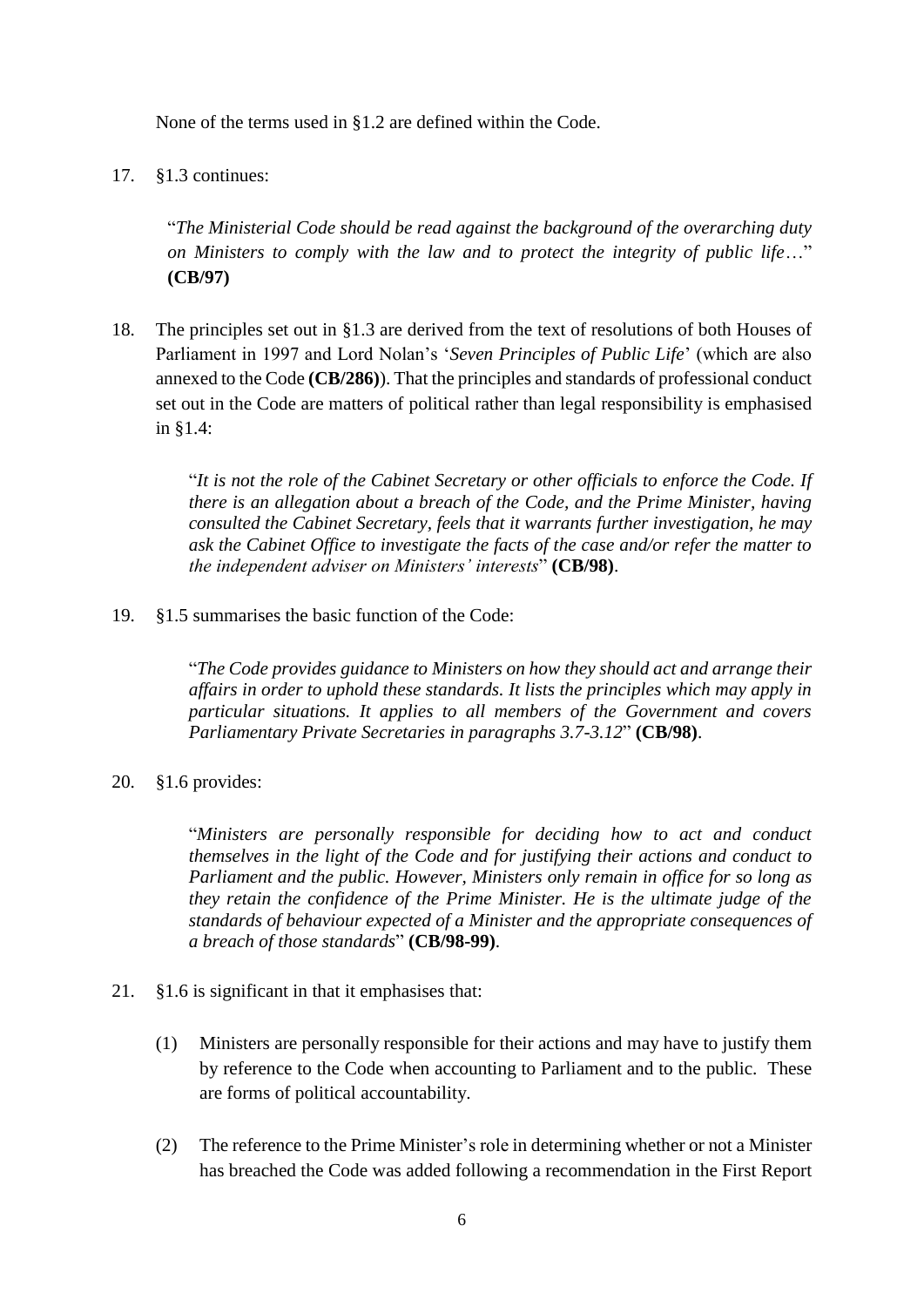by the Committee on Standards in Public Life chaired by Lord Nolan and has been retained. The pre-existing QPM referred to the personal responsibility of Ministers. The Committee observed that: "*Yet Ministers do not make their ethical judgements in isolation. To remain in office they must retain the confidence of the Prime Minister, and, in a question of conduct that will involve the Prime Minister's own judgement of the ethics of the case. This is axiomatic and should be reflected in QPM*" (Part 3, §13). <sup>4</sup> The Committee therefore recommended that QPM be amended to state that it is for the Prime Minister to determine whether or not a Minister has breached the Code in any particular circumstances. Language which reflected the decision-making role of the Prime Minister was added as a result of that recommendation and is currently reflected in the reference in §1.6 to the Prime Minister being the ultimate judge of the Code. This provision necessarily reflects the constitutional position that the retention or removal of a Minister is a matter for Her Majesty acting on the advice of the Prime Minister.

- (3) Ultimately, whether or not a Minister remains in office is not a question of whether they have breached any particular standard in the Code, but whether they retain the confidence of the Prime Minister.
- (4) Whether or not a Prime Minister has full confidence in a Minister is a uniquely political judgement. It requires assessment of all manner of political considerations, as well as of the Minister's personal conduct and qualities.

## **SUBMISSIONS**

### **(1) The claim is not justiciable**

- 22. The Claimant invites the Court to adjudicate on the decision of the Prime Minister concerning the Home Secretary's compliance with the Ministerial Code. That is a political matter in which the Court has no role to play. For the courts to accept jurisdiction over the application of the Ministerial Code would be fundamentally contrary to the separation of powers and the proper constitutional role of the courts. The claim is non-justiciable for the linked reasons that: (a) both the Code itself and the relevant decision under it are entirely political in nature; and (b) there is no legal dispute for the Court to determine.
- 23. The Claimant seeks to avoid the impermissible nature of the exercise by characterising the issue as one of interpretation of a particular word within the Ministerial Code ("*bullying*"): CSkel, §67. The Claimant does not advance any good reason why, if the Prime Minister's substantive decisions under the Code (as to confidence, and whether a Minister should remain in office) are non-justiciable – as it implicitly concedes they are

<sup>-</sup><sup>4</sup> See the discussion and quotations in the Annex to the Detailed Grounds **(CB/282)**.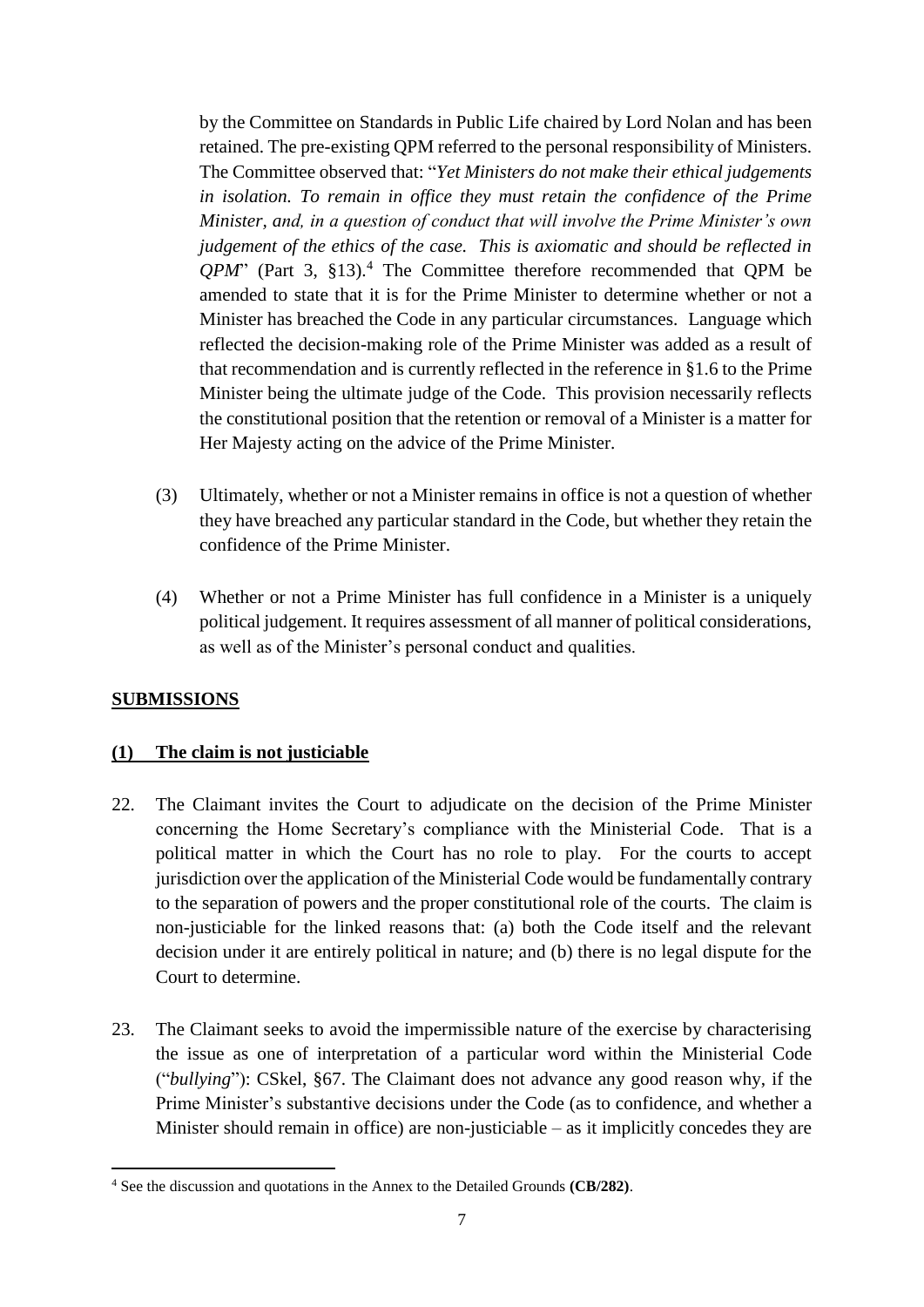by the deliberate framing of the claim – it is nevertheless open to the Court to adjudicate on his interpretation of the Code in reaching that decision. And even framed as a matter solely of interpretation, the Claimant is inviting the Court to delineate the standards of conduct which are expected of Ministers as a matter of *political* responsibility within Government and by which the Prime Minister can judge issues of confidence.<sup>5</sup> That is a quintessentially non-justiciable exercise.

- 24. As the joint judgment of Lords Neuberger, Sumption and Hodge in *Shergill v Khaira* [2015] AC 359 at §§41-43 explains, there are generally two categories of case which are non-justiciable in the sense that they are inherently unsuitable for judicial determination by reason of their subject matter. Some care is needed on the basis that the judgment does not appear to have been intended to (and certainly, on the facts, did not need to) provide a complete taxonomy of non-justiciability for all purposes and contexts. However, the present context falls squarely within both categories.
	- (1) The first category is those cases "*where the issue in question is beyond the constitutional competence assigned to the courts under our conception of the separation of powers*". Such cases may be rare, but they include important subsets such as transactions of foreign states and of proceedings in Parliament. A challenge to a decision of the Prime Minister that a Minister of the Crown has not breached a provision of the Ministerial Code, including by reference to the interpretation of that provision, is a matter which falls within the first *Shergill* category.
	- (2) The second category are matters which are "*based neither on private legal rights or obligations, nor on reviewable matters of public law*", and a matter of this sort may be non-justiciable in some contexts – such as in the abstract – but justiciable in others – such as "*if their resolution is necessary in order to decide some other issue which is in itself justiciable*". (The context of the case in *Shergill* itself was whether various matters of religious practise and doctrine could be determined by the courts when raised in the context of claims giving rise to issues in trust law. The Court held that the context was one of the second category: religious matters would not in and of themselves be appropriate for judicial determination, but where they were necessary to decide other, justiciable, issues in private law litigation the courts had to determine them.) The Code is not reviewable in public law for all the reasons dealt with below including its political nature and the fact that it is on no view akin to policy designed to guide the exercise of statutory or common law powers affecting the rights, obligations and interests of the public. The resolution of the point of interpretation raised by the Claimant is not necessary to decide any

<sup>&</sup>lt;sup>5</sup> The Claimant says that the matter is not political because the Prime Minister might have to address the same subject matter in determining a grievance concerning the same facts: CSkel, §§70(1), 77(1). That is no answer at all: a grievance brought by a civil servant is a part of employment procedures relating to that civil servant; adjudication under the Code and forming a decision as to the degree of confidence in a Minister are matters of high politics and in no way constitutionally analogous.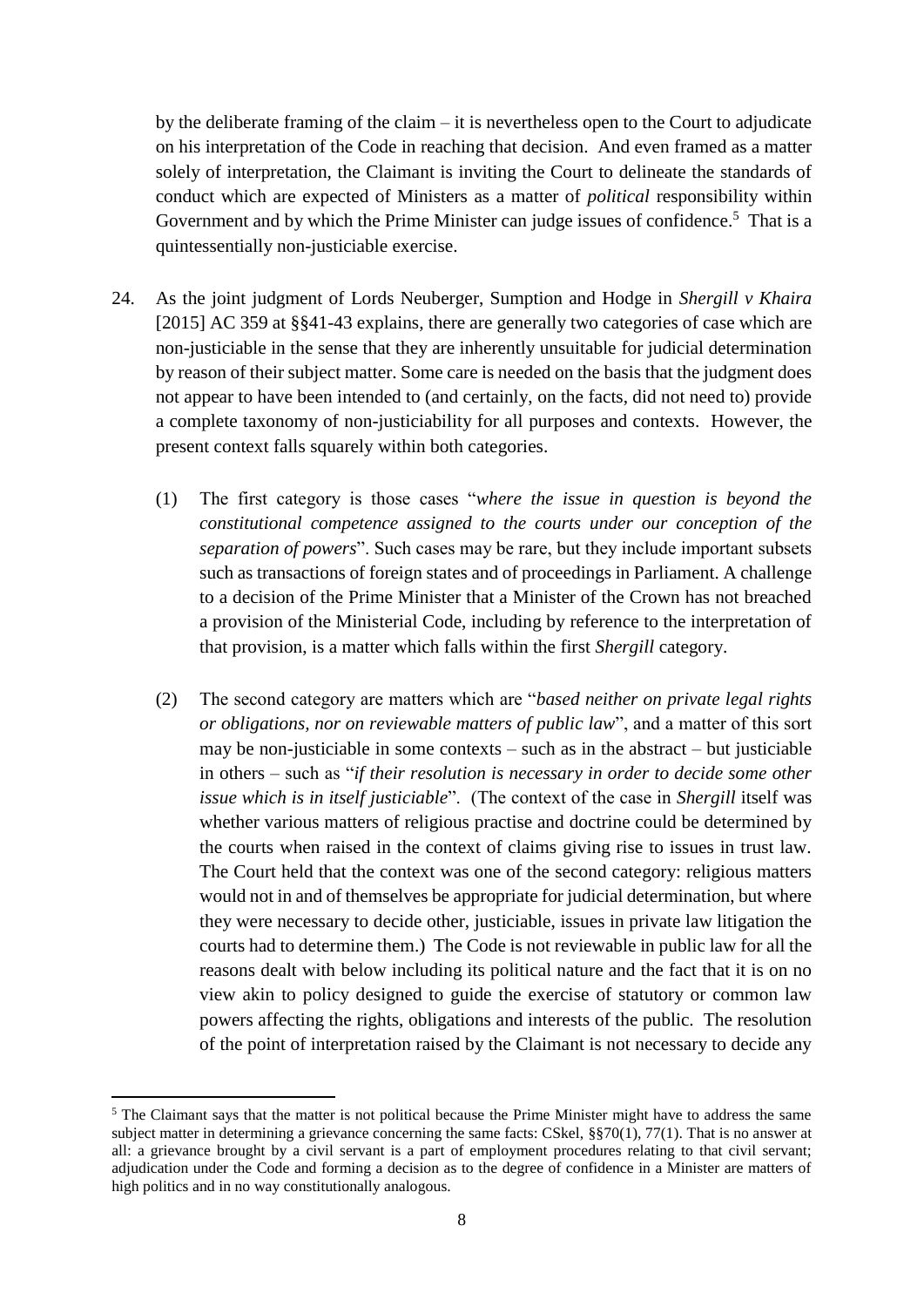other justiciable issue: there is no other issue before the court. The question of interpretation is a free-standing and abstract one.

- 25. **First, the decision in issue in the present case is non-justiciable because it concerns a political act/question**. Whether a matter is justiciable turns on the nature and subject matter of the particular power being exercised: *R (Miller) v Prime Minister* [2020] AC 373 at §35; *Shergill* at §§41-43.
- 26. Political acts "*cannot be challenged, declared unlawful or struck down in a court of law*": *R (McClean) v First Secretary of State* [2017] EWHC 3174 (Admin) at §20 *per* Sales LJ (a challenge to the confidence and supply agreement between the Conservative Party and the DUP). See too: *R (Miller) v Prime Minister* at §31 ("*the courts cannot decide political questions*") and *Shergill* at §40 ("*The issue was non-justiciable because it was political*"). As Richards LJ noted in *R (Wheeler) v the Office of the Prime Minister* [2008] EWHC 1409 Admin at §41 (in the context of an alleged promise to hold a referendum on what became the Lisbon Treaty): "*The subject-matter, nature and context of a promise of this kind place it in the realm of politics, not of the courts, and the question whether the government should be held to such a promise is a political rather than a legal matter*." The Supreme Court has recently reiterated the importance, even in the determination of an individual's Convention rights (as opposed to an abstract challenge of the present type), of respecting "*the boundaries between legality and the political process*": *R (SC) v Secretary of State for Work and Pensions* [2021] UKSC 26; [2021] 3 WLR 428 at §162 *per* Lord Reed. The operation and meaning of the Ministerial Code could scarcely be more obviously the political process.
- 27. Nor will the Court rule on the operation or scope of political conventions: *R (Miller) v Secretary of State for Exiting the European Union* [2018] AC 61 at §146 (the courts "*can recognise the operation of a political convention in the context of deciding a legal question…but they cannot give legal rulings on its operation or scope, because those matters are determined within the political world*"). In *CCSU v Minister for Civil Service*  [1985] 1 AC 374, Lord Roskill identified "*the appointment of ministers"* as an exercise of prerogative power which is not susceptible to judicial review by virtue of its inherently political subject matter (at  $p.418$ ). No case has ever doubted this proposition.<sup>6</sup> The Code directly concerns both.

<sup>&</sup>lt;sup>6</sup> The Claimant sought in the SFG to cast doubt upon the proposition that the appointment of Ministers is nonjusticiable, citing by way of example a scenario in which the Prime Minister "*purported to appoint a person who was not a member of either the House of Commons or the House of Lords*" (SFG §90) **(CB/47)**. The argument is not repeated in the skeleton, but in any event, there are relatively recent examples of Ministers being appointed without being members of either House: the Wilson Government elected in October 1964 appointed two Ministers, including the Foreign Secretary, who had failed to be elected to the Commons and were unable to contest a byelection until January 1965. It is not uncommon for a Minister to be appointed prior to their introduction into the House of Lords and thus not be a member of either House for a period of time.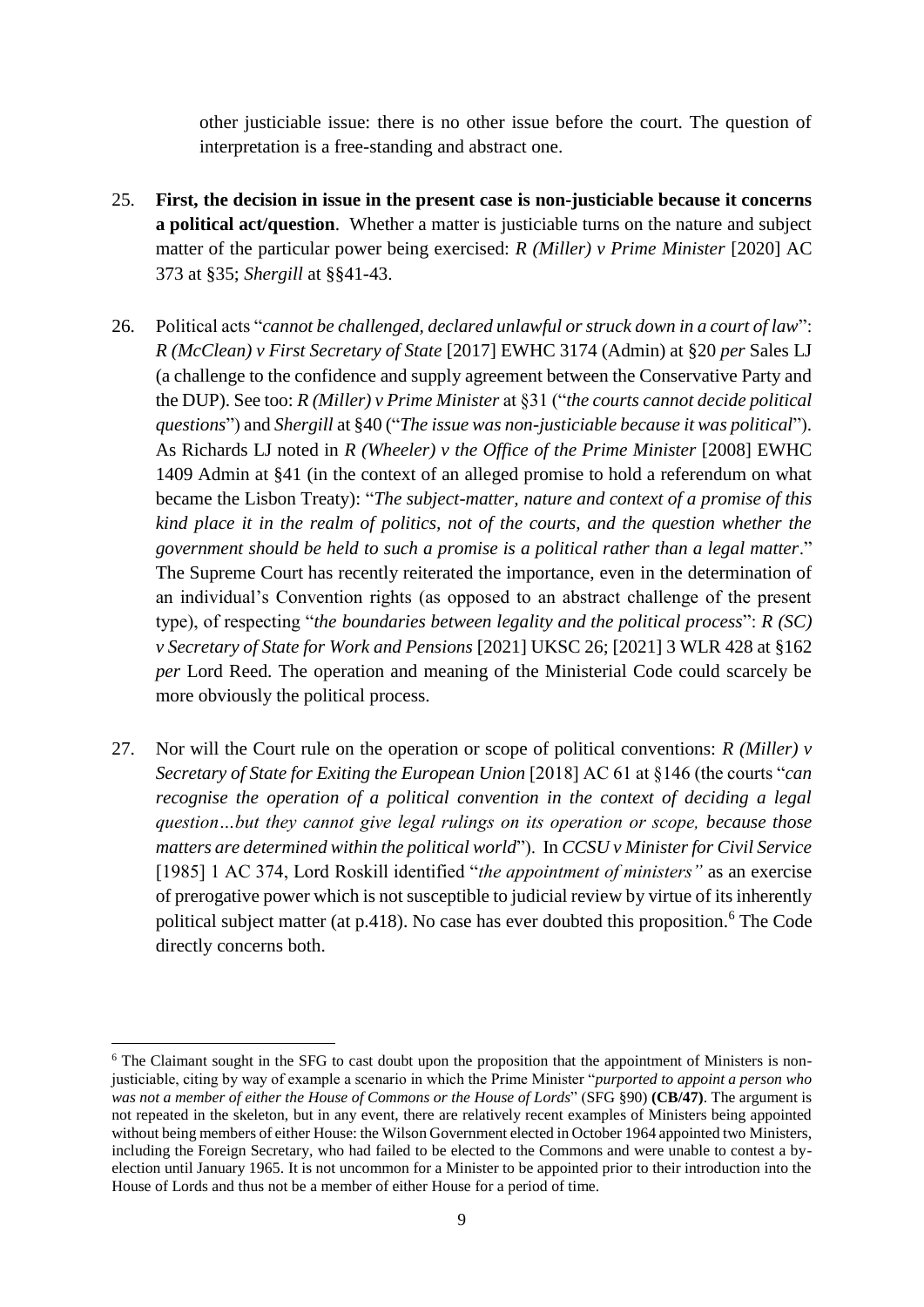- 28. The non-justiciability of political questions and conventions is a proper function of the separation of powers: see *Shergill* at §42. Questions of law are the constitutional competence of the courts; questions of politics are the constitutional competences of Parliament and the Executive. The decision of the Prime Minister in issue in the present claim was political in this sense and non-justiciable for that reason.
- 29. The political and therefore non-justiciable nature of decisions made by the Prime Minister under §1.6 of the Code is apparent from the nature and content of the Code itself. Significant aspects of the Code concern and reflect political and constitutional conventions (including individual and collective responsibility). Other aspects of the Code concern the duties and accountability of Ministers to Parliament. Although Parliament does not enforce the Code itself – that being a matter for the Prime Minister alone – many aspects of the Code would, were the court to consider them justiciable, involve a considerable infringement of Parliamentary privilege.
- 30. The Claimant argues that the present claim does not concern an aspect of the Code which encapsulates a convention. But this fails to respect or reflect what is revealed about the nature of the Code from the fact that it contains such conventions. The Code in its entirety is a political document: compliance with it by Ministers is a matter of political convention and accountability, and decisions taken by the Prime Minister by reference to it are political not legal. The academic commentary, to the extent relevant or of interest, supports the Defendant's position, and the Claimant has identified none in support of its own:
	- (1) The Ministerial Code is described as "*not authorised by legislation or enforced by the courts*" but rather enforced by the Prime Minister "*acting in the light of public and parliamentary opinion*" in Bradley, Ewing & Knight, *Constitutional and Administrative Law* (2018,  $17<sup>th</sup>$  ed.), pp.25-26.
	- (2) Elliott & Thomas, *Public Law* (2020, 4th ed.), p.138, states that "*The Code is not therefore a set of legally binding rules possessing the force of law.*"
	- (3) In his leading treatise, Professor Brazier explains in *Ministers of the Crown* (1997), p.271, that "*Nor can the courts police the doctrine of ministerial responsibility, for the fitness of office of a Minister is not a justiciable issue*".
	- (4) Similarly, Bamforth explains in a discussion of Ministerial responsibility for the standards set out in the Code that "*While the Code sets out the political accountability requirements of ministers to Parliament in a fashion which is clearer and more accessible than was previously the case, it is nevertheless still a constitutional convention which is enforceable only at the political level*", going on to note that it "*is very likely that most constitutional theorists would* not *want the courts to become involved in enforcing ministerial accountability to Parliament (as*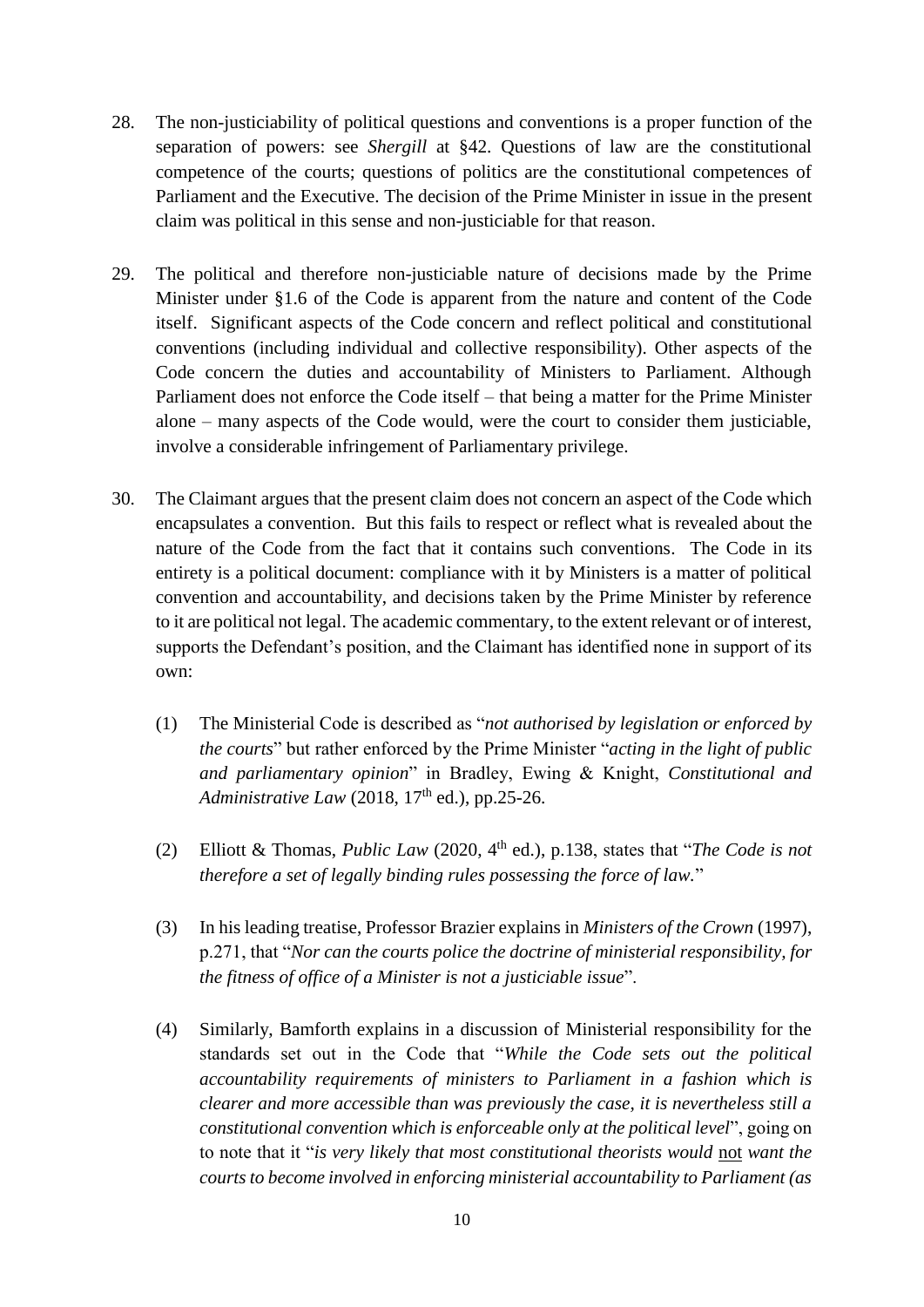*currently explained in the Ministerial Code)*" (original emphasis) and that the issue requires the adoption of a position "*concerning the appropriate boundary between the legal and the political*": Bamforth, 'Accountability of and to the Legislature', in Bamforth & Leyland (ed.s), *Accountability in the Contemporary Constitution* (2013), pp.269-270. The Claimant tellingly fails to provide that appropriate boundary.

- 31. Nor does the Claimant explain on what basis the Court could coherently or permissibly carve up bits of the Code between those which are justiciable and those which are not, or even whether a provision of the Code has by the time of judicial consideration become a convention. The Claimant provides no way in which the Court can avoid being drawn into the political.
- 32. The Claimant places reliance (CSkel, §70(2)) on the judicial consideration of various conventions in appeals and litigation under the Freedom of Information Act 2000. But in these cases the statute creates a legal right to information, subject to exemptions the application of which necessarily requires consideration of the convention (e.g. as to law officers' advice under s.35(1)(c) and collective responsibility under s.36(2)(a)(i)). The existence of such a statutory regime does not provide any support for the Claimant's contention that the Prime Minister's quite separate decisions under §1.6 of the Code are justiciable.
- 33. The core point is, as the Code makes clear, that the standards and conventions set out within it form an essential element of the political judgement the Prime Minister must make as to whether he has confidence in a Minister, an issue which goes to his decision on whether to advise Her Majesty to appoint or dismiss a Minister from office. The fact that the Court can and does interpret legislation and the meaning of policy concerning the exercise of powers affecting individuals does not render every document published by Government justiciable. Focusing on interpretation of one term in the Code does not alter its fundamental nature, nor create a discrete or justiciable issue which, divorced from its proper context, the Court can or should determine.
- 34. **Secondly, the courts only have jurisdiction to determine legal issues**. A claim where no legal right or obligation is engaged whether as a matter of public or private law will not be justiciable: see *Shergill* at §43.
- 35. The Code is not a source of law and does not create any separate legal duties or obligations on Ministers: cf *R (Gulf Centre for Human Rights) v Prime Minister* [2016] EWHC 1323 (Admin) at §8-9, and [2018] EWCA Civ 1855 at §§17-19. It necessarily follows that the Code does not confer any enforceable legal rights on third parties as against Ministers, nor legal obligations on the Prime Minister with respect to his interpretation of the Code. A Minister could not seek judicial review of a decision by the Prime Minister to dismiss him; still less can any third party bring such a claim on their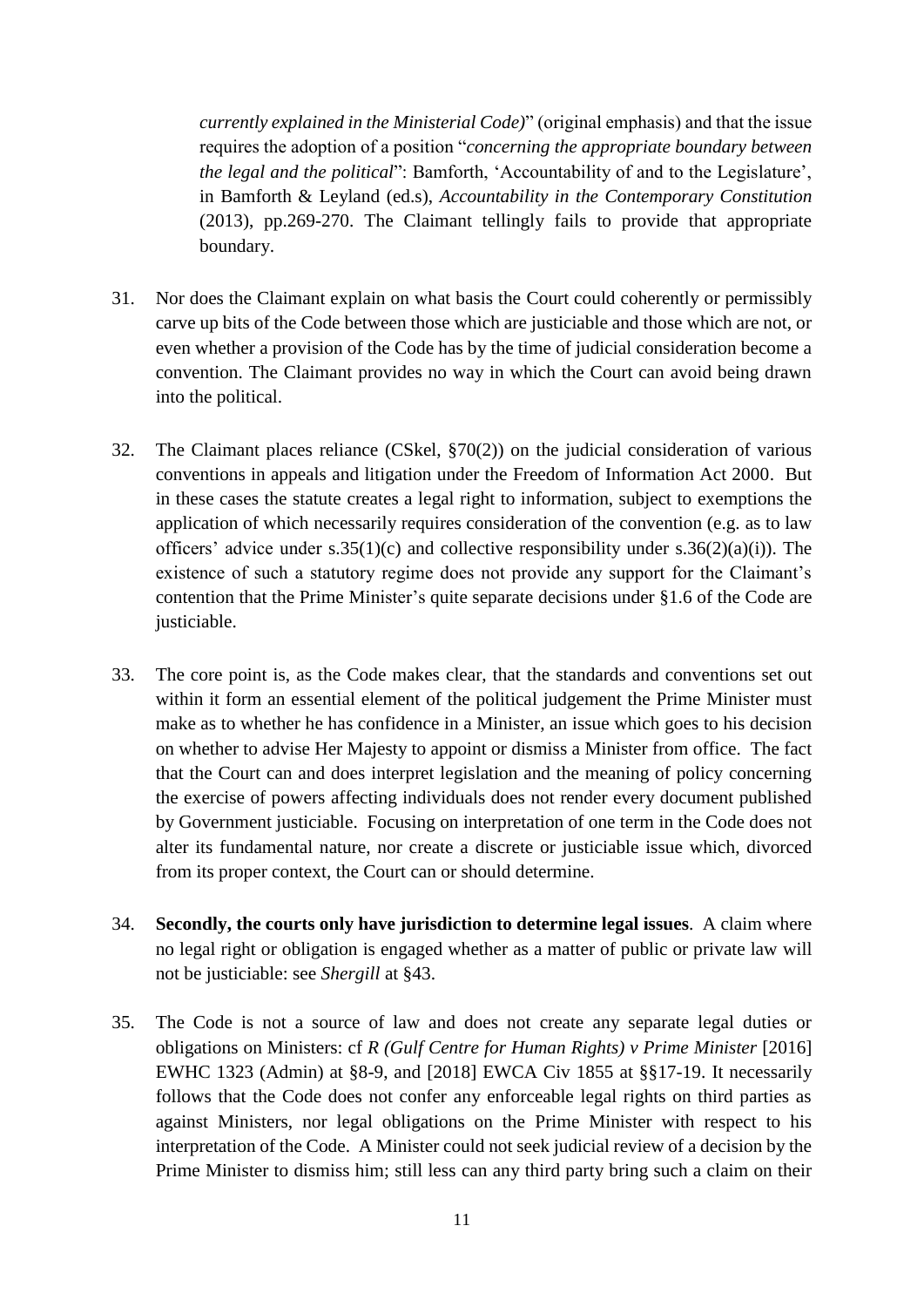behalf. A judgement by the Prime Minister that there has or has not been a breach of the Code is itself of no legal effect. It may result in the Prime Minister asking the Minister to resign; it may lead to a Minister being required to justify themselves to Parliament and to the public or to apologise; or it may lead to no action. But these are not legal issues.<sup>7</sup> The Court accordingly has no role to play in how they should be determined.

- 36. The Claimant seeks to avoid this conclusion by asserting that "*the Ministerial Code is a published policy which is intended to be relied upon by Ministers, civil servants, the public and others*" (SFG §102) **(CB/51)** and is amenable to judicial review on this basis. As set out at §5(1) above, the Code is a political statement by the Prime Minister as to how he intends to operate his relationship with his Ministers and the standards he will judge them by when considering whether they retain his confidence. The Code is not a policy document published for the purpose of regulating how decisions will be made by Government which affect the public, in a sphere in which policy does and is intended to indicate how a legal power will be exercised. It is not akin to Government policies published in a wholly different contexts upon which the Claimant relies, and cannot attract the public law obligations that may attach to such policies. It is fundamentally distinct in nature from such policies. The importance of the role of the courts in interpreting policies, codes and equivalent documents is because they do, or may, affect the rights and obligations of individuals: *In re McFarland* [2004] 1 WLR 1289 per Lord Steyn at §24; see also *R (A) v Secretary of State for the Home Department* [2021] UKSC 37 at §§2-3. The Ministerial Code does not. It follows that no question of legal interpretation arises: in effect, the Claimant is asking the Court to rule on a nonjusticiable issue and to do so "*in the abstract*": *Shergill* at §43. 8
- 37. The Claimant relies on *R (Equality and Human Rights Commission) v Prime Minister* [2012] 1 WLR 1389 and *R v Ministry of Defence, ex p Walker* [2000] 1 WLR 806. Neither assist it. The former was a challenge to guidance issued to the security and intelligence services which was said to have misstated the legal standards imposed by Article 3 ECHR, and so would permit unlawful conduct. It was a straightforward application of the principle in *Gillick v West Norfolk and Wisbech Area Health Authority*  [1986] 1 AC 112, in which the court was asked to address the terms of the guidance to ensure there was compliance with the law. In contrast, the Code neither imposes legal duties nor seeks to regulate them. The *Walker* case concerned a claim made under an ex gratia military injuries compensation scheme on the basis of an alleged legitimate expectation. That case provides no analogy at all to an abstract complaint about the Prime Minister's approach to the Ministerial Code.

<sup>&</sup>lt;sup>7</sup> For the avoidance of doubt, a Minister has no legal right to remain in office once the Prime Minister's confidence has been lost, regardless of the reason for that loss of confidence.

<sup>8</sup> It is striking that no individual civil servant with any interest in the Prime Minister's decision under the Code in relation to the Home Secretary has brought this claim, and the Claimant is not purporting to act on behalf of any such civil servant or to challenge or place in issue any aspect of the Home Secretary's conduct. These are not proceedings in which any civil servant is claiming a breach of any duty.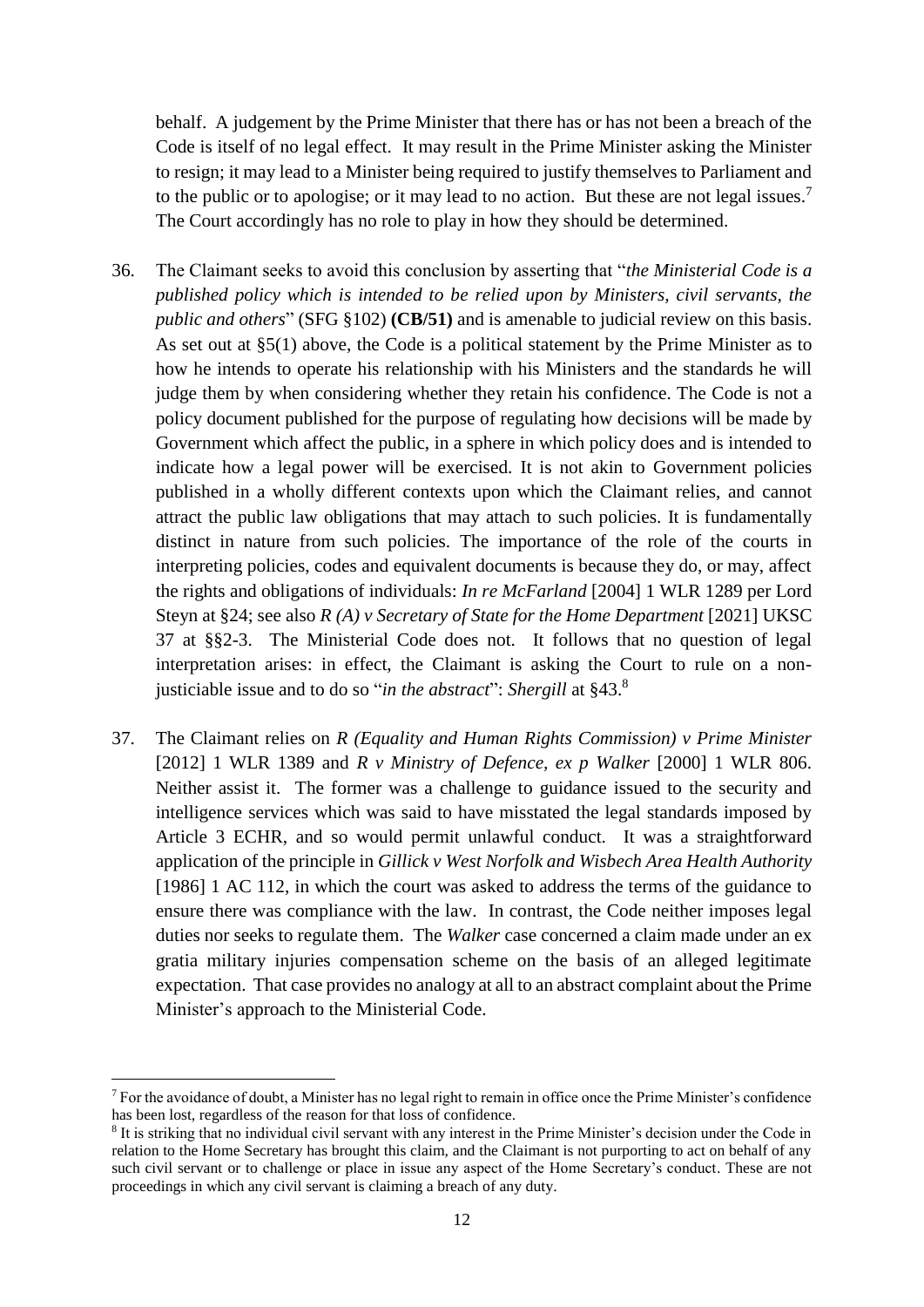- 38. The Claimant's reliance on *Gulf Centre* is also misplaced and does not lead to any different conclusion on justiciability. The Court of Appeal in that case was concerned, as a preliminary matter, with the question whether there had been any substantive change of meaning between two versions of what was then §1.2 of the Code. This was a preliminary issue which went to arguability, since Arden LJ had granted conditional permission on the basis that the grounds of appeal could not be arguable unless there had been a change of substance between the two versions of the Code (see §13). In light of its decision on the preliminary issue, the Court did not express its view on the "*further arguments raised*" (see §27; the arguments included justiciability). This manner of dealing with the issues was entirely open to the Court. It involved them concluding that there had been no change of meaning (and to that extent interpreting the Code and assuming justiciability for that purpose). But it is quite clear that they did so without prejudice to the arguments advanced by the Defendants in that case as to justiciability. There was no conclusion, implicit or otherwise, that the claim would otherwise have been justiciable – the course taken was purely pragmatic in the context of that case. Moreover, the claimant in that case was seeking to challenge a decision to change the content of the Code rather than the terms of the Code itself – no doubt in recognition of the fact that the content of the Code could not be amenable to judicial review. The Court of Appeal's decision in *Gulf Centre* that the Code does not create any separate legal duties or obligations is both accurate and consistent with its being non-justiciable. It is certainly no authority for the Code being justiciable.
- 39. In its skeleton argument, the Claimant appears no longer to assert that the Code engages any legal right of any civil servant. That implicit concession is inevitable, and fatal under this second line of analysis. Instead, it is now said that the meaning of the Code will have "*practical effects for the civil service*" (CSkel, §78(2)). This is irrelevant. Every time the Prime Minister appoints a Minister there are practical effects for the civil service, but that does not render the appointment justiciable. Had the Supreme Court intended the second *Shergill* category to encompass mere practical effects, it would have said so. (In any event, the Claimant's submission on practical effect is itself predicated on the assertion that the term "*bullying*" is a reference to and incorporation of that term as it appears in departmental policies applicable to civil servants; any different interpretation would therefore, it is said, undermine the effect of those policies. But that is wrong, for the reasons set out at §§45-47 below.)
- 40. The claim is thus non-justiciable as seeking to mount a challenge to a political document and a political decision in circumstances in which no legal right, obligation or power is in issue.
- 41. Finally, the inappropriate nature of the exercise is underlined by two further consequential matters: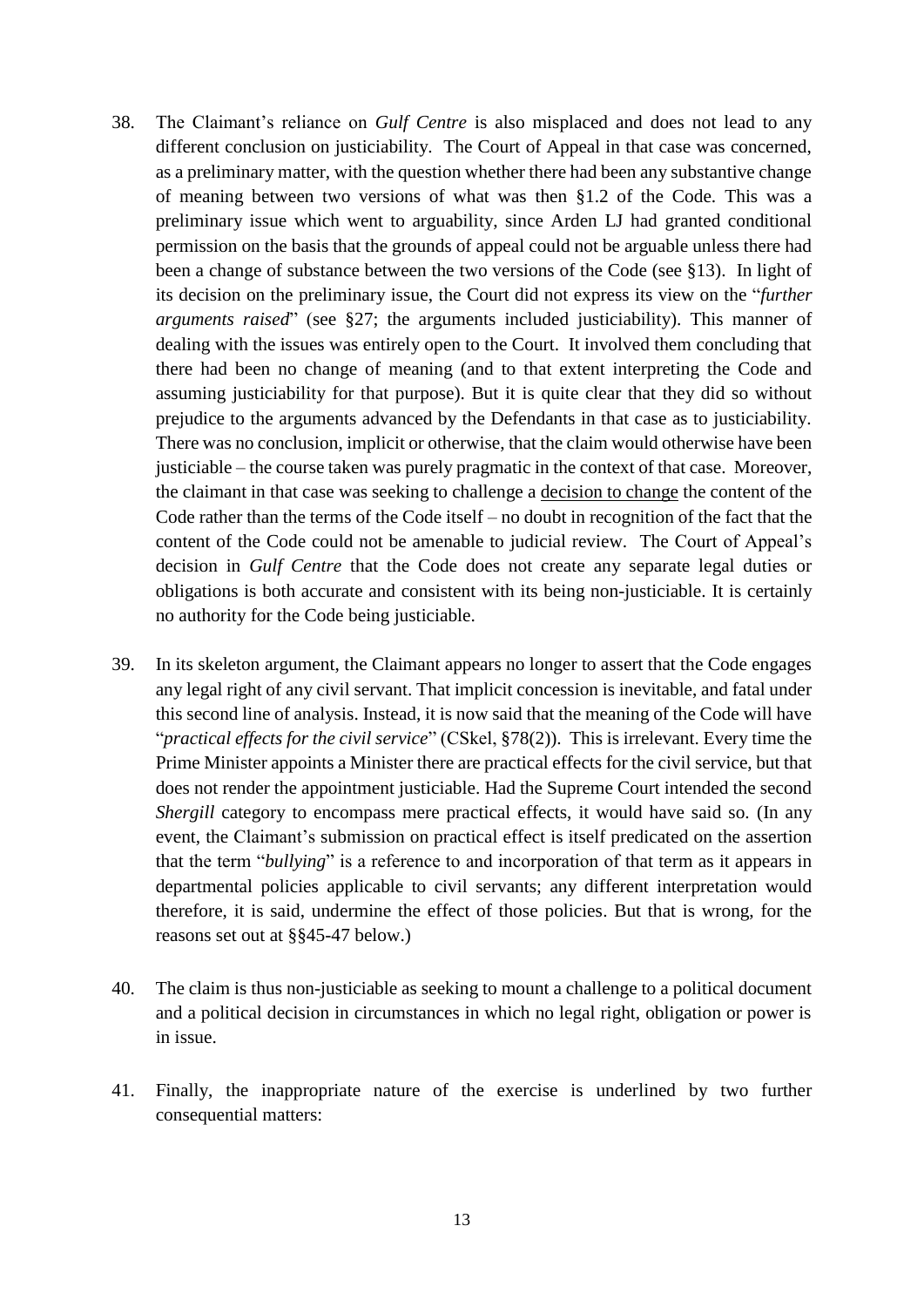- (1) The Court concluded at the permission stage that it is unarguable that the court could review a decision not to amend the content of the Code **(CB/238, 248)**. The Claimant does not appeal that decision. The Claimant gives no explanation for why it is nonetheless permissible for the Court to interpret the Code, if both the content of the Code, and any operative decision made under it (namely the Prime Minister's decision as to whether a Minister should or should not remain in office, having regard to his confidence in them) are accepted to be non-justiciable. The dividing line lacks coherence.
- (2) The relief sought by the Claimant is a declaration that the Prime Minister misinterpreted the Code. Given that the Prime Minister has publicly explained his decision, by reference to *all* the circumstances, that the Home Secretary retains his full confidence, and the Claimant disavows any attempt to challenge that, the claimed relief is entirely academic and should be refused in any event. This serves to illustrate the fact that the decision under challenge – whether or not the Code has been breached – is of no legal effect.

#### **(2) There has been no misdirection of law**

- 42. If, contrary to the submission above, the claim is justiciable, the Defendant submits that there has been no misdirection of law by the Prime Minister.
- 43. The Claimant asserts that the Prime Minister "*wrongly considered or assumed that where a person does not intend to cause distress and is unaware of the consequences of her actions that their conduct does not, for that reason, constitute bullying*" (CSkel, §2). This mischaracterises the Prime Minister's decision and imputes reasoning to him that is unsupported. The Prime Minister's decision was that the Home Secretary had not breached the Ministerial Code **(CB/152)**. In reaching that conclusion he took into account the fact that concerns were not raised at the time with the Home Secretary and that she was unaware of the impact she had. Those were matters which went to the seriousness of the Home Secretary's conduct and the Prime Minister clearly considered them relevant, alongside other factors, to the question of whether her conduct could be said to amount to a breach of the Code and whether he continued to have confidence in her. There is no basis for imputing any wider reasoning or understanding of the Prime Minister as to the meaning of "*bullying*" whether under §1.2 of the Code or for any other purpose.
- 44. The Claimant seeks to support its claim that the Prime Minister's approach was wrong in law by contending that the term "*bullying*" in §1.2 of the Code is not a standard "*that was created by the Code or to which some specific meaning is attributed under the Code*" (SFG §74) **(CB/39)**. Rather, it is said to be a reference to an external legal standard (SFG §74). The Claimant contends, in substance, that applying such a standard, awareness or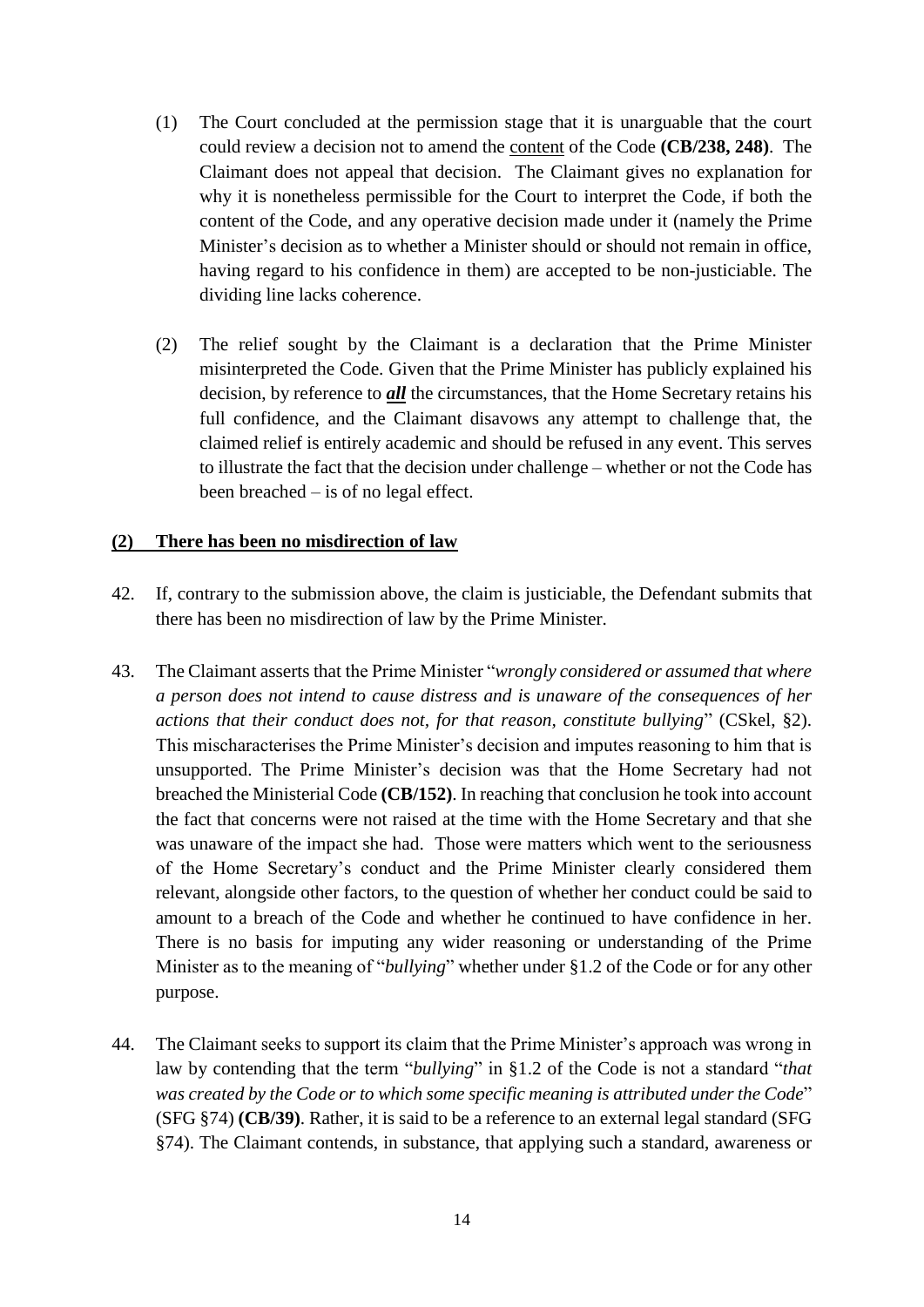intention on the part of the putative bully must be treated as irrelevant (SFG §77) **(CB/42)**. The Claimant's position is wrong for the following reasons.

- 45. **First**, "*bullying*" as it appears in the Ministerial Code is not a reference to or incorporation of "*standards defined and protected in workplace terms and conditions, in departmental workplace policies and in the law"* (SFG §74) **(CB/39)**. The term "*bullying*" is used without definition or qualification. If the intention had been to incorporate an external definition (whatever that definition may be), it could and would have said so.
	- (1) The function of §1.2 of the Ministerial Code is not to "*protect workplace standards across Government*" (*contra* SFG §3 **(CB/12)**; CSkel §§57-59) or to "*reflect and reinforce legal duties applicable to employees*" (CSkel §45). The function of the Code as a whole, including §1.2, is to set out, *inter alia*, the standards of conduct to which Ministers of the Crown will be held by the Prime Minister, and in respect of which they may be required to justify themselves to the Prime Minister, Parliament and the public, in accordance with §1.6. To the extent that standards of professional conduct are encompassed by the Code, it is in furtherance of those functions, rather than any employment function as suggested by the Claimant.
	- (2) The Code sets out standards by which a Minister's personal conduct may be judged. It does not form part of civil servants' employment terms. The question whether a Minister's conduct constitutes a breach of a civil servant's rights is a distinct issue which will be determined by the relevant terms and conditions of service in any given case. The relevant workplace standards are governed by an individual's employer, which will be the relevant Government department. Government departments have their own grievance and workplace policies, with civil servants' rights being governed by individual terms and conditions of service. The function of those policies and contracts, in contrast to the Code, is to offer protection to workers and regulate the rights and responsibilities of civil servants of all levels of seniority. The question whether those policies or rights are engaged or have been breached will be determined in the usual way by reference, where necessary, to an interpretation of the terms used in their context.
	- (3) The particular references in §1.2 of the Code are, in the context of the investigation into the Home Secretary, aspects of the wider principle set out in §5.1 of the Code that "*Ministers should be professional in their working relationships with the Civil Service and treat all those with whom they come into contact with consideration and respect*". The concepts of professionalism and respect are highly judgemental ones, with no particular or settled legal meaning. The artificiality of the Claimant seeking to impose a single legal meaning on one word, when others intrinsically linked are not so susceptible reveals the impermissibility of the claim.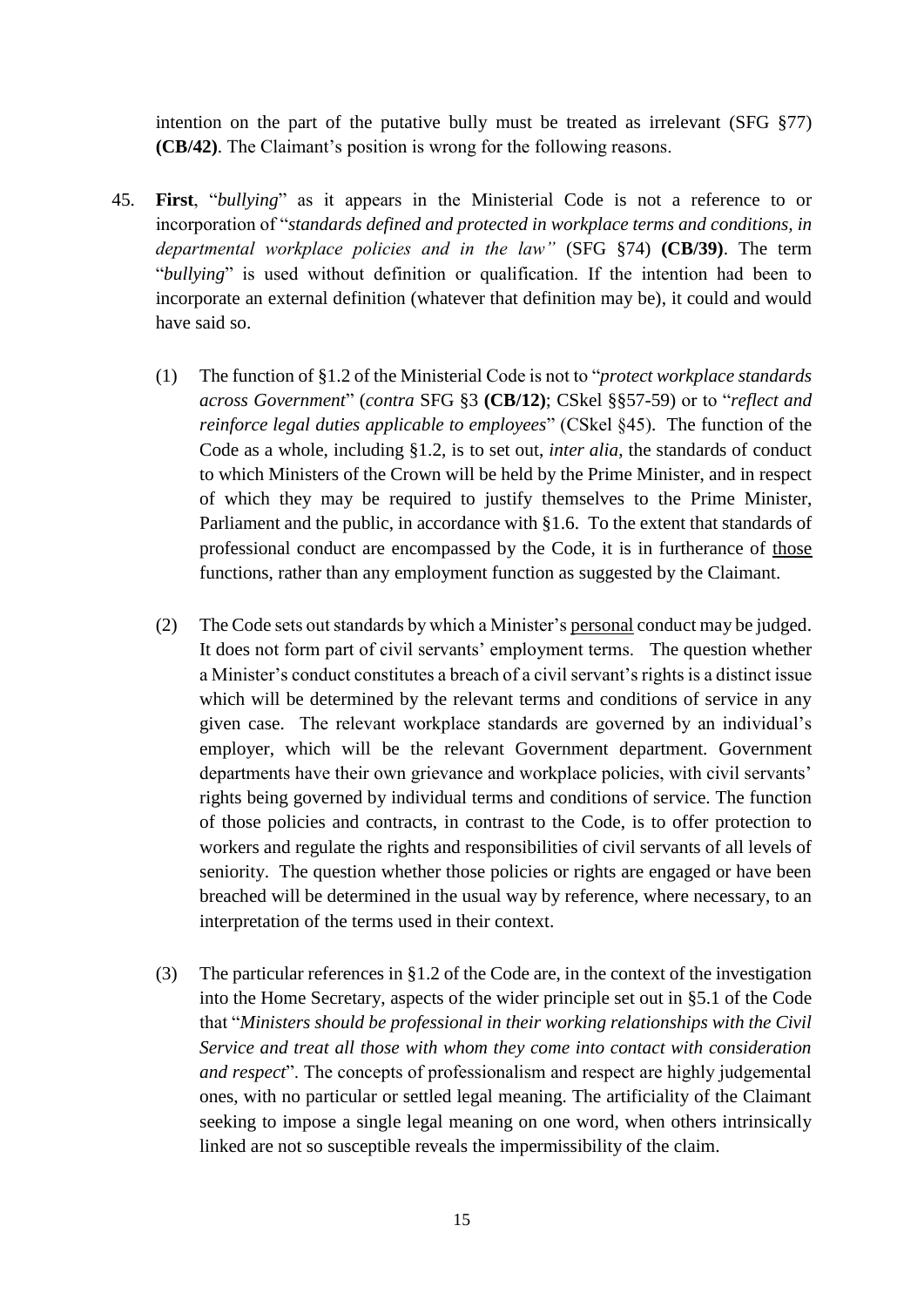- (4) The Claimant accepts in clear terms that "*[i]t is clear that complaints relating to the Home Secretary fell to be addressed under the Civil Service HR Dispute Resolution Policy … as well as the Home Office Grievance Resolution Policy and Procedure*" (CSkel §59). That is obviously correct. The function of those policies is to protect the employment rights of civil servants. The existence and implementation of those policies provides a complete answer to the Claimant's assertion that the position adopted by the Defendant in this case results in civil servants being "*under-protected*" (CSkel §58).
- (5) The Claimant is wrong insofar as it suggests that investigations under the Code in practice form part of departmental grievance policies (see further McNeil §§16-30 **(CB/291-295)**) and that the Prime Minister's judgement as to the outcome of such investigations would be determinative of any given grievance (see further McNeil §§24-26 **(CB/294)**). Keeping these two matters separate does not produce "*absurd*" results (SFG §82) **(CB/44)**. Nor is it "*divorced from reality*" (SFG §83) **(CB/44)**  or "*unrealistic*" (CSkel §63). The need to distinguish between those separate procedures is a necessary corollary of their very different functions; similar to the way in which disciplinary procedures are separate to grievance procedures in the employment context. A complaint under a grievance policy would not be (indeed could not be) treated as "*vexatious*" or "*malicious*" on the basis that the same matter had been addressed by the Prime Minister as part of an investigation in relation to a potential breach of the Ministerial Code: see McNeil §§27-29 **(CB/294-295)**. The Claimant's assertion to the contrary has no evidential foundation and is wrong.
- (6) Even if the Code's function was to "*protect workplace standards across Government*" (which it is not), it would be entirely impractical to incorporate some undefined set of external workplace standards (and see further §46 below). The Claimant refers to civil service policies, but Ministers must deal with individuals from across government departments and organisations, each of which have their own internal grievance and workplace policies, adopting different workplace standards. §1.2 of the Code refers to Ministers' working relationships not only with civil servants, but also with ministerial and parliamentary colleagues.
- (7) The Court of Appeal's conclusion in the *Gulf Centre* case that "*[t]he Code did not create new or different duties; it simply referenced existing duties outside the Code*" does not support the proposition that the term "*bullying*" refers to and incorporates a legal standard existing outside the Code (*contra* CSkel §42). The point in that case was that the duty on Ministers to comply with the law was a preexisting duty and not one imposed by the Code itself, which was concerned instead with identifying their *political* obligations. There is no suggestion in the Court of Appeal's reasoning that the reference to existing duties amounted to an incorporation of those duties for the purposes of determining the existence of a breach *of the Code itself*. Quite the opposite: the point is expressly made that the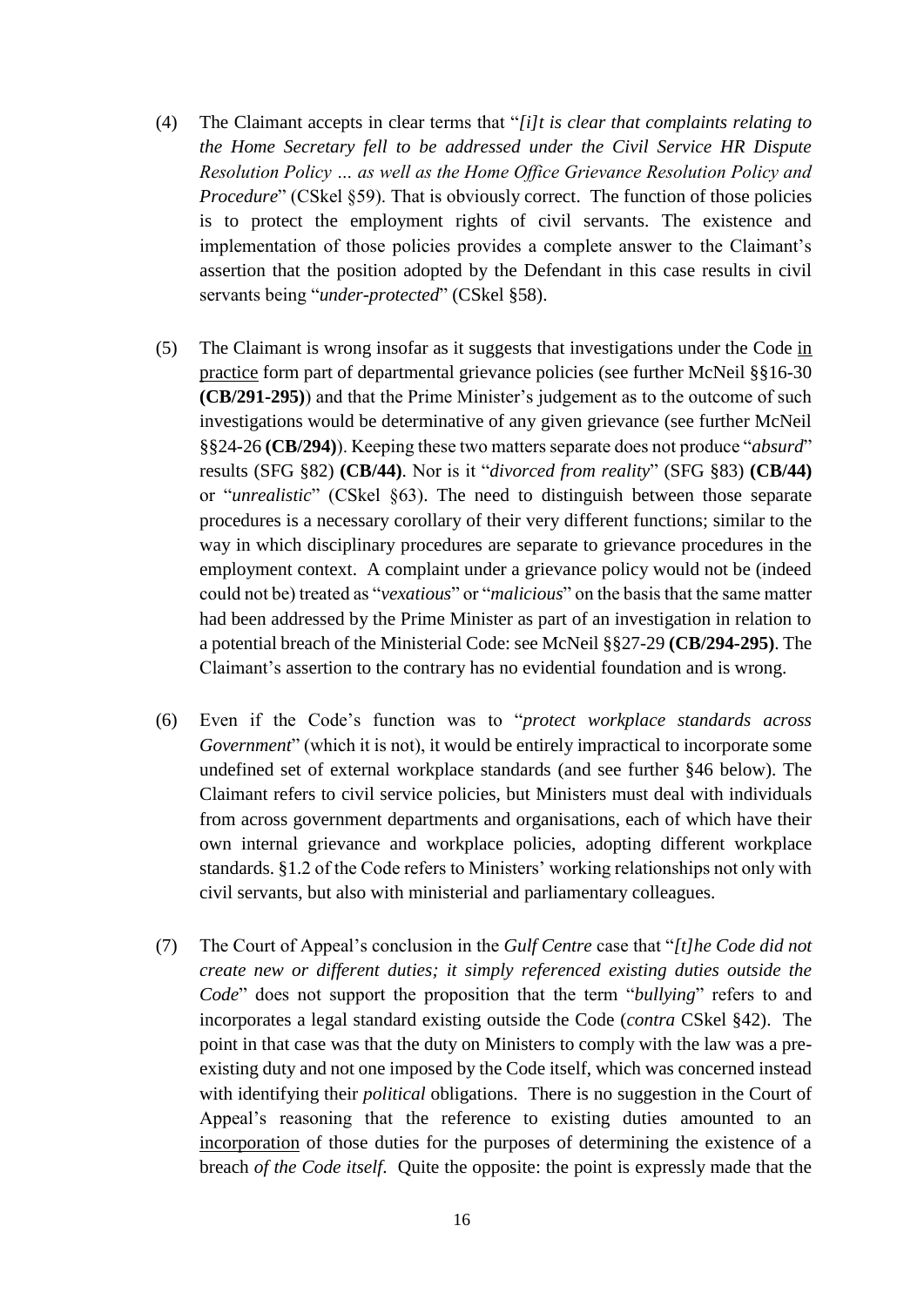relevant provision of the Code did not create or impose any separate legal duties upon Ministers. It was simply of no legal effect.

- (8) Accordingly, although the terms used in the Code may to some extent mirror concepts used in other contexts, they must have their own *sui generis* meaning determined in the light of the context in which they appear, their wider constitutional function, and the consequences which may flow from a finding of breach. It is not possible simply to transpose the meaning of those terms as they may appear in a fundamentally disanalogous employment context.
- 46. **Secondly**, the above is *a fortiori* in circumstances where there is no single uniform external standard or definition of bullying that is capable of incorporation.
	- (1) "*Bullying*" is not prohibited by any statutory provision, does not give rise to any independent cause of action and is not the subject of any statutory definition. Nor is there any single definition as a matter of workplace practice. Across government departments there is no uniform definition of "*bullying*": see McNeil §13 **(CB/290- 291)** and Exhibit RM1/3 **(CB/297-312)**). Equally, there is no settled definition of "*bullying*" amongst other public and private sector employers: see McNeil §14 **(CB/291)** and Exhibit RM1/4 **(CB/313-316)**. This is accepted by the Claimant (CSkel §64).
	- (2) As to the question of intention, the Civil Service HR model definition of bullying does not expressly state whether or not intention is required; and see McNeil §§6- 12 **(CB/288-290)**. <sup>9</sup> Different approaches to intention are adopted in different departmental and workplace policies: see McNeil (supra). Contrary to the Claimant's submissions, there is no legal rule or accepted standard which determines the weight that must be afforded to perception or subjective experience, intention or purpose, objective standards of behaviour, or any other circumstance of the case. Whether bullying is made out in any given case, for the purposes of the application of any given policy or procedure, will depend on context and circumstances.
	- (3) The Claimant seeks to rely on the definition of "*harassment*" in s.26 of the Equality Act 2010 to support the submission that intention must be irrelevant when determining if bullying has occurred for the purposes of the Code (SFG §67 **(CB/35)**; CSkel §49). The term "*harassment*" when used in the Code is not to be assumed to be coterminous with that term in the Equality Act; it is only in the latter

<sup>9</sup> *Contra* CSkel §45(3). The Claimant relies heavily on this definition at CSkel §45(3), however fails to acknowledge or address the fact that the definition says nothing about intentionality. The fact that there is to be a "*zero tolerance approach*" to bullying and that the Government does not tolerate "*any form of bullying*" says nothing about what the concept of bullying entails. It is not the case, as the Claimant contends, that the approach adopted by the Prime Minister is incompatible with the Civil Service HR model definition: *contra* CSkel §64.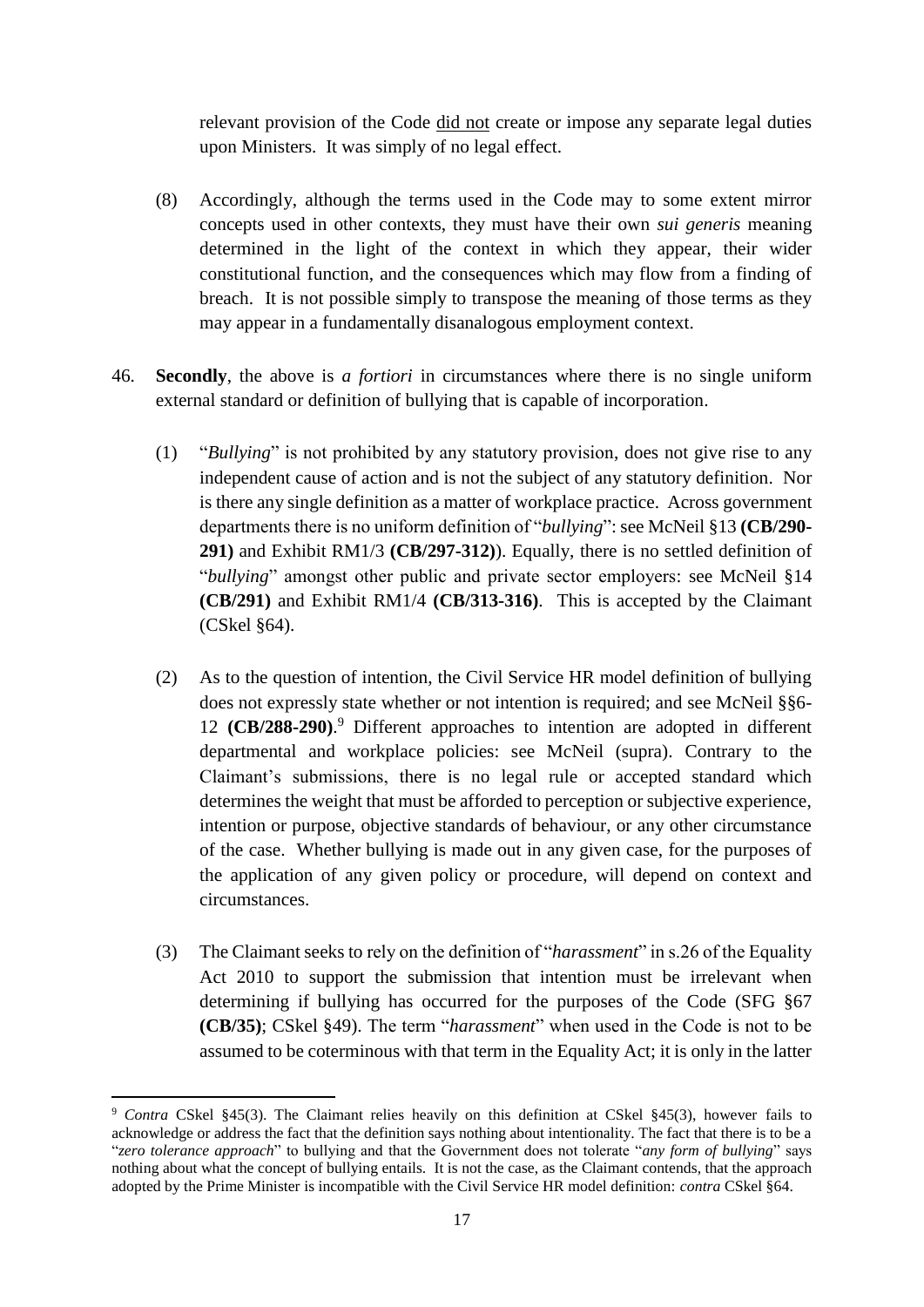context in which it can be authoritatively interpreted by the courts and tribunals which have jurisdiction over cases which rely upon it. But in any event the definition of harassment in the 2010 Act does not support the Claimant's submission. It does not include any reference to bullying. It also expressly provides that, in addition to the perception of the person who alleges harassment, other factors must be taken into account which include "*the other circumstances of the case*".

- (4) Further, bullying is a concept apt to include a wide range of behaviours which may be less or more serious. (See e.g. Gateway Guide referred to in CSkel §§50-51.) Under departmental policies, intention is expressly relevant to determining a range of decisions in connection with an allegation of bullying, including whether bullying is to be treated as "*minor misconduct*" or "*gross misconduct*." <sup>10</sup> The Ministerial Code (in keeping with its different nature and function) does not seek to draw distinctions of this kind. But there is no reason in law or principle why it should not be interpreted as setting a threshold for breach which permits intention as well as subjective experience to be taken into account (*contra* SFG §52) **(CB/29)**.
- 47. **Thirdly**, even if interpretation of the Code is a justiciable matter, and given the analysis above, there is nothing in the Prime Minister's statement recording his decision to suggest that he misdirected himself in law as to the proper meaning of the Code as a whole or the term "*bullying*" in §1.2.
	- (1) The term "*bullying*" clearly has a range of meanings, and is apt to cover a range of behaviours. <sup>11</sup> The Courts "*have repeatedly warned against the dangers of taking an inherently imprecise word, and by redefining it thrusting on it a spurious degree of precision*": *c.f. R v Monopolies and Mergers Commission, ex p South Yorkshire Transport Ltd* [1993] 1 WLR 23, 32-33 *per* Lord Mustill finding that "*substantial*" in the Fair Trading Act 1973 had a broad meaning calling for "*the exercise of judgment rather than exact quantitative measurement*" and that "*there is no ground for interference by the court, since the conclusion at which the commission arrived*  was well within the permissible field of judgment".<sup>12</sup> This approach must apply a *fortiori* in a context involving the interpretation and application of standards of behaviour which: (i) involve evaluative judgment; and (ii) concern the Prime Minister's ongoing confidence in a Minister of the Crown, and any

<sup>&</sup>lt;sup>10</sup> The Home Office definition of bullying states, inter alia, that "*Bullying is not about whether the perpetrator of the acts intended them or not, but about the impact on the recipient and how it makes them feel*". But under Home Office grievance and disciplinary procedures intention in relation to bullying is expressly stated to be relevant to: whether and if so what form of grievance process should be followed **(SB/241-243)**, whether disciplinary proceedings should be commenced **(SB/291)**, whether if misconduct is made out it is minor, serious or gross **(SB/293)**, and when considering mitigation **(SB/312)**.

<sup>11</sup> See eg ACAS Guide "*Most people will agree on extreme cases of bullying and harassment but it is sometimes the 'grey' areas that cause most problems*" **(SB/172)**.

<sup>12</sup> Applied in *BBC v Sugar (No 2)* [2012] 1 WLR 439 at §80 *per* Lord Walker.